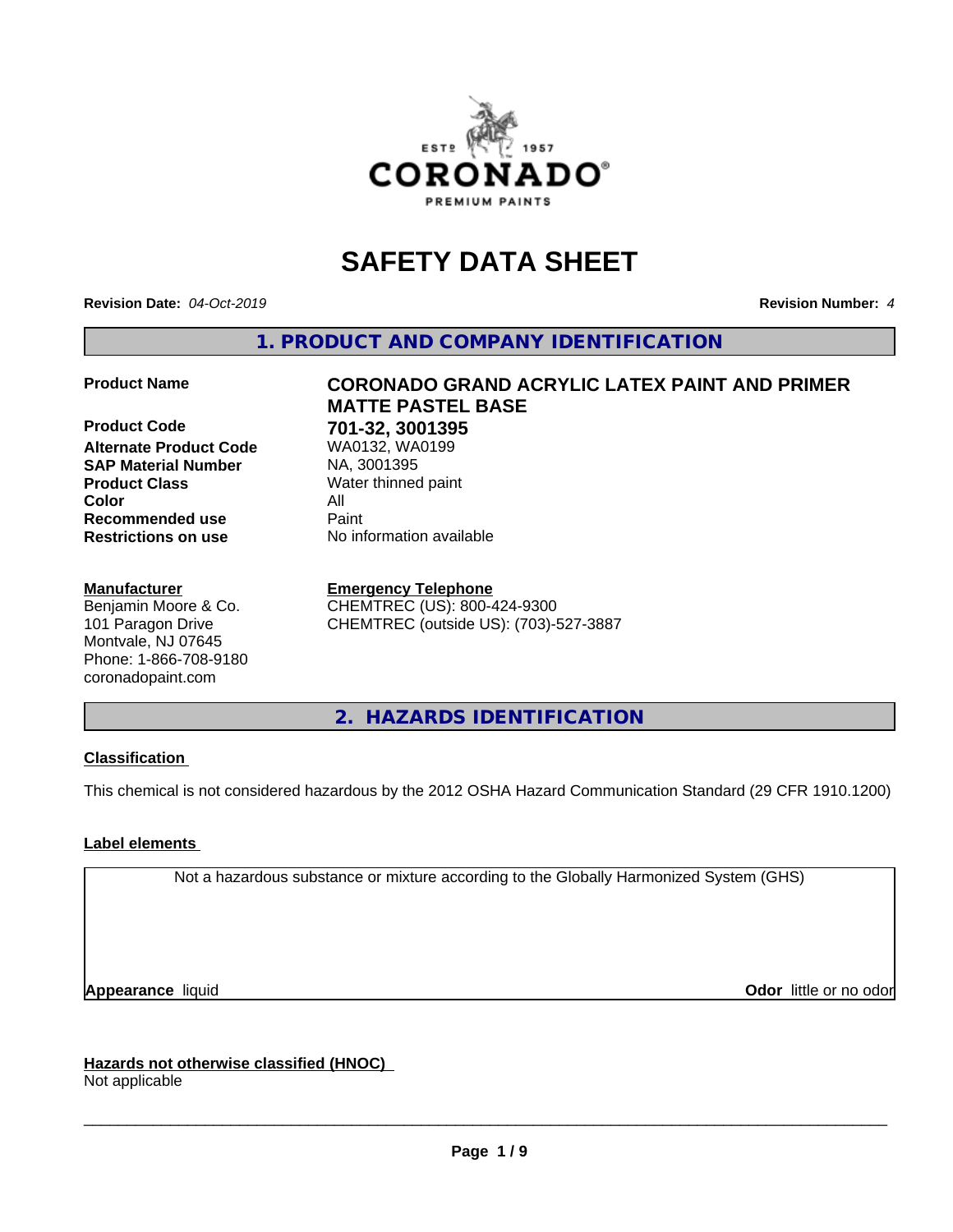#### **Other information**

No information available

## **3. COMPOSITION INFORMATION ON COMPONENTS**

| <b>Chemical name</b> | <b>CAS No.</b> | Weight-%  |
|----------------------|----------------|-----------|
| Titanium dioxide     | 13463-67-7     | $15 - 20$ |
| Kaolin, calcined     | 92704-41-1     | $5 - 10$  |
| Silica amorphous     | 7631-86-9      | - 5       |
| Limestone            | 1317-65-3      | - 5       |
| Aluminum hydroxide   | 21645-51-2     | - 5       |

|                                                  | 4. FIRST AID MEASURES                                                                                    |
|--------------------------------------------------|----------------------------------------------------------------------------------------------------------|
| <b>General Advice</b>                            | No hazards which require special first aid measures.                                                     |
| <b>Eye Contact</b>                               | Rinse thoroughly with plenty of water for at least 15 minutes and consult a<br>physician.                |
| <b>Skin Contact</b>                              | Wash off immediately with soap and plenty of water while removing all<br>contaminated clothes and shoes. |
| <b>Inhalation</b>                                | Move to fresh air. If symptoms persist, call a physician.                                                |
| Ingestion                                        | Clean mouth with water and afterwards drink plenty of water. Consult a physician<br>if necessary.        |
| <b>Most Important</b><br><b>Symptoms/Effects</b> | None known.                                                                                              |
| <b>Notes To Physician</b>                        | Treat symptomatically.                                                                                   |
|                                                  |                                                                                                          |

## **5. FIRE-FIGHTING MEASURES**

| <b>Suitable Extinguishing Media</b>                   | Use extinguishing measures that are appropriate to local<br>circumstances and the surrounding environment.                                   |
|-------------------------------------------------------|----------------------------------------------------------------------------------------------------------------------------------------------|
| Protective equipment and precautions for firefighters | As in any fire, wear self-contained breathing apparatus<br>pressure-demand, MSHA/NIOSH (approved or equivalent)<br>and full protective gear. |
| <b>Specific Hazards Arising From The Chemical</b>     | Closed containers may rupture if exposed to fire or<br>extreme heat.                                                                         |
| Sensitivity to mechanical impact                      | No.                                                                                                                                          |
| Sensitivity to static discharge                       | No                                                                                                                                           |
| <b>Flash Point Data</b><br>Flash point (°F)           | Not applicable                                                                                                                               |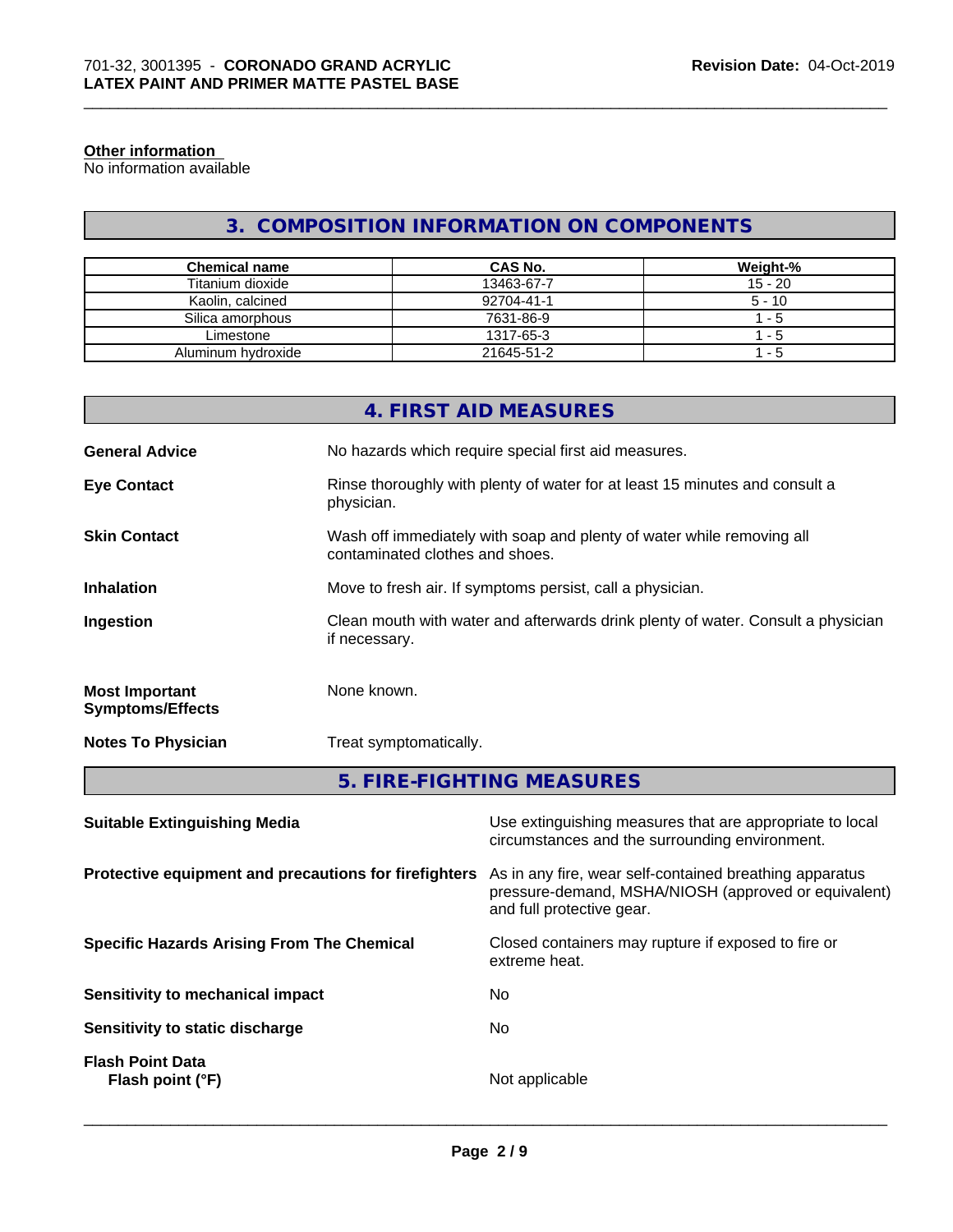| Flash Point (°C)<br><b>Method</b>                             |                        | Not applicable<br>Not applicable |                                |
|---------------------------------------------------------------|------------------------|----------------------------------|--------------------------------|
| <b>Flammability Limits In Air</b>                             |                        |                                  |                                |
| Lower flammability limit:<br><b>Upper flammability limit:</b> |                        | Not applicable<br>Not applicable |                                |
| <b>NFPA</b><br>Health: 1                                      | <b>Flammability: 0</b> | <b>Instability: 0</b>            | <b>Special: Not Applicable</b> |
| <b>NFPA Legend</b>                                            |                        |                                  |                                |

- 0 Not Hazardous
- 1 Slightly
- 2 Moderate
- 3 High
- 4 Severe

*The ratings assigned are only suggested ratings, the contractor/employer has ultimate responsibilities for NFPA ratings where this system is used.*

*Additional information regarding the NFPA rating system is available from the National Fire Protection Agency (NFPA) at www.nfpa.org.*

|                                  | 6. ACCIDENTAL RELEASE MEASURES                                                                                                                                                   |
|----------------------------------|----------------------------------------------------------------------------------------------------------------------------------------------------------------------------------|
| <b>Personal Precautions</b>      | Avoid contact with skin, eyes and clothing. Ensure adequate ventilation.                                                                                                         |
| <b>Other Information</b>         | Prevent further leakage or spillage if safe to do so.                                                                                                                            |
| <b>Environmental precautions</b> | See Section 12 for additional Ecological Information.                                                                                                                            |
| <b>Methods for Cleaning Up</b>   | Soak up with inert absorbent material. Sweep up and shovel into suitable<br>containers for disposal.                                                                             |
|                                  | 7. HANDLING AND STORAGE                                                                                                                                                          |
| <b>Handling</b>                  | Avoid contact with skin, eyes and clothing. Avoid breathing vapors, spray mists or<br>sanding dust. In case of insufficient ventilation, wear suitable respiratory<br>equipment. |
| <b>Storage</b>                   | Keep container tightly closed. Keep out of the reach of children.                                                                                                                |
| <b>Incompatible Materials</b>    | No information available                                                                                                                                                         |

**8. EXPOSURE CONTROLS/PERSONAL PROTECTION**

## **Exposure Limits**

| <b>Chemical name</b> | <b>ACGIH TLV</b>  | <b>OSHA PEL</b>                                        |
|----------------------|-------------------|--------------------------------------------------------|
| Titanium dioxide     | 10 mg/m $3$ - TWA | 15 mg/m $3$ - TWA                                      |
| Silica amorphous     | N/E               | 20 mppcf - TWA                                         |
| Limestone            | N/E               | 15 mg/m <sup>3</sup> - TWA<br>$5 \text{ mg/m}^3$ - TWA |
| Aluminum hydroxide   | ' mg/mª - TWA     | N/E                                                    |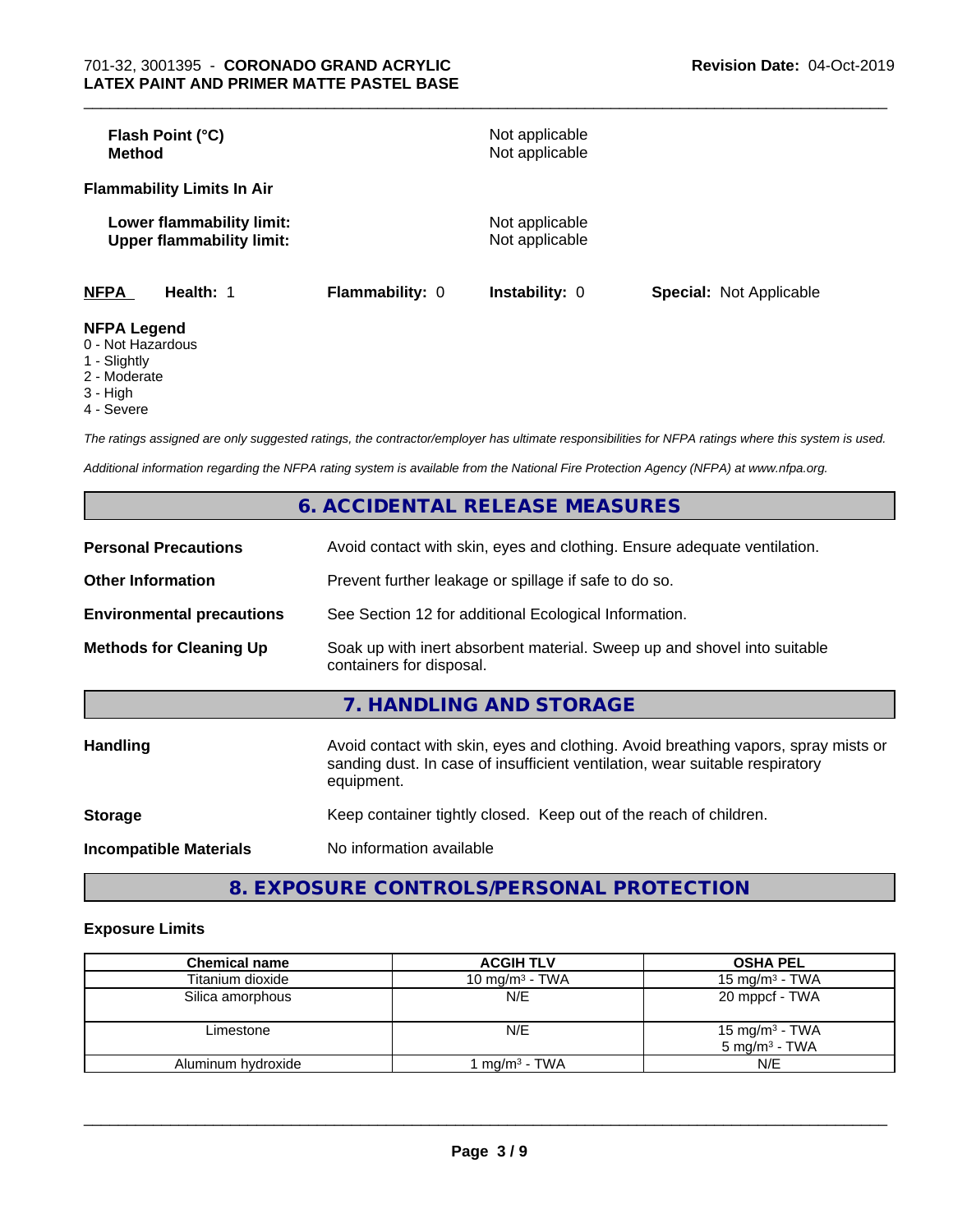#### **Legend**

ACGIH - American Conference of Governmental Industrial Hygienists Exposure Limits OSHA - Occupational Safety & Health Administration Exposure Limits N/E - Not Established

| <b>Engineering Measures</b>          | Ensure adequate ventilation, especially in confined areas.                                                                          |
|--------------------------------------|-------------------------------------------------------------------------------------------------------------------------------------|
| <b>Personal Protective Equipment</b> |                                                                                                                                     |
| <b>Eye/Face Protection</b>           | Safety glasses with side-shields.                                                                                                   |
| <b>Skin Protection</b>               | Protective gloves and impervious clothing.                                                                                          |
| <b>Respiratory Protection</b>        | In case of insufficient ventilation wear suitable respiratory equipment.                                                            |
| <b>Hygiene Measures</b>              | Avoid contact with skin, eyes and clothing. Remove and wash contaminated<br>clothing before re-use. Wash thoroughly after handling. |

## **9. PHYSICAL AND CHEMICAL PROPERTIES**

**Appearance** liquid **Odor** little or no odor **Odor Threshold No information available No information available Density (lbs/gal)** 10.8 - 11.2 **Specific Gravity** 1.31 - 1.33 **pH pH**  $\blacksquare$ **Viscosity (cps)** No information available **Solubility(ies)** No information available **Water solubility** No information available **Evaporation Rate No information available No information available Vapor pressure** No information available **No information available Vapor density**<br> **We Solids**<br>
We Solids
2019<br>
Me Solids
2019 **Wt. % Solids Vol. % Solids** 35 - 45 **Wt.** % Volatiles 40 - 50 **Vol. % Volatiles** 55 - 65 **VOC Regulatory Limit (g/L)** < 50 **Boiling Point (°F)** 212 **Boiling Point (°C)** 100 **Freezing point (°F)** 32 **Freezing Point (°C)** 0 **Flash point (°F)**<br> **Flash Point (°C)**<br> **Flash Point (°C)**<br> **C Flash Point (°C) Method** Not applicable **Flammability (solid, gas)**<br> **Upper flammability limit:**<br>
Upper flammability limit:<br>  $\begin{array}{ccc}\n\bullet & \bullet & \bullet \\
\bullet & \bullet & \bullet\n\end{array}$  Not applicable **Upper flammability limit:**<br> **Lower flammability limit:** Not applicable Not applicable **Lower flammability limit: Autoignition Temperature (°F)** No information available **Autoignition Temperature (°C)** No information available **Decomposition Temperature (°F)** No information available **Decomposition Temperature (°C)** No information available **Partition coefficient** No information available

## **10. STABILITY AND REACTIVITY**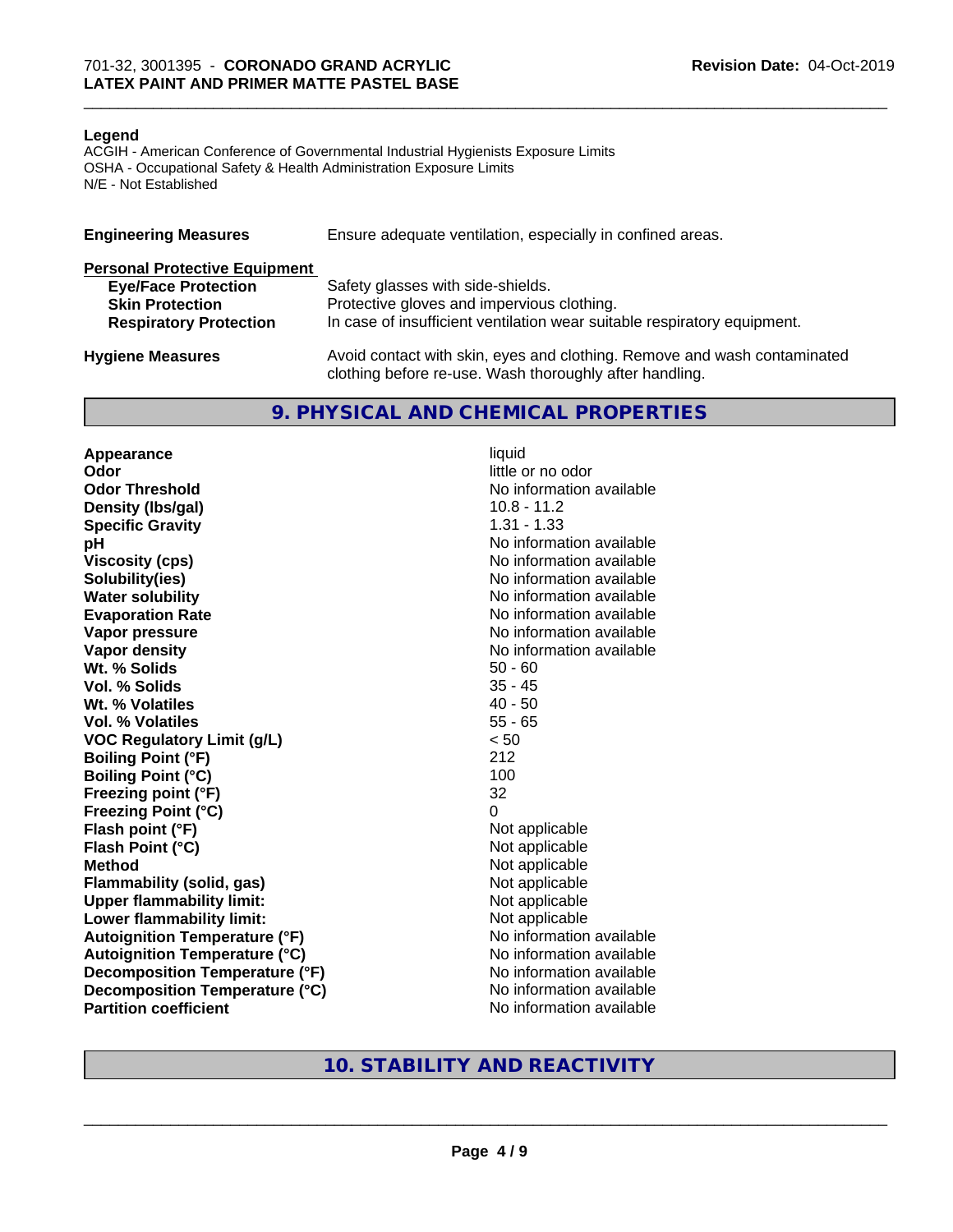| <b>Reactivity</b>                       | Not Applicable                           |
|-----------------------------------------|------------------------------------------|
| <b>Chemical Stability</b>               | Stable under normal conditions.          |
| <b>Conditions to avoid</b>              | Prevent from freezing.                   |
| <b>Incompatible Materials</b>           | No materials to be especially mentioned. |
| <b>Hazardous Decomposition Products</b> | None under normal use.                   |
| Possibility of hazardous reactions      | None under normal conditions of use.     |
|                                         |                                          |

## **11. TOXICOLOGICAL INFORMATION**

| <b>Product Information</b>               |                                                                                                                 |
|------------------------------------------|-----------------------------------------------------------------------------------------------------------------|
| Information on likely routes of exposure |                                                                                                                 |
|                                          |                                                                                                                 |
| <b>Principal Routes of Exposure</b>      | Eye contact, skin contact and inhalation.                                                                       |
| <b>Acute Toxicity</b>                    |                                                                                                                 |
| <b>Product Information</b>               | No information available                                                                                        |
|                                          | Symptoms related to the physical, chemical and toxicological characteristics                                    |
| <b>Symptoms</b>                          | No information available                                                                                        |
|                                          | Delayed and immediate effects as well as chronic effects from short and long-term exposure                      |
| Eye contact                              | May cause slight irritation.                                                                                    |
| <b>Skin contact</b>                      | Substance may cause slight skin irritation. Prolonged or repeated contact may dry<br>skin and cause irritation. |
| <b>Inhalation</b>                        | May cause irritation of respiratory tract.                                                                      |
| Ingestion                                | Ingestion may cause gastrointestinal irritation, nausea, vomiting and diarrhea.                                 |
| <b>Sensitization</b>                     | No information available                                                                                        |
| <b>Neurological Effects</b>              | No information available.                                                                                       |
| <b>Mutagenic Effects</b>                 | No information available.                                                                                       |
| <b>Reproductive Effects</b>              | No information available.                                                                                       |
| <b>Developmental Effects</b>             | No information available.                                                                                       |
| <b>Target organ effects</b>              | No information available.                                                                                       |
| <b>STOT - single exposure</b>            | No information available.                                                                                       |
| <b>STOT - repeated exposure</b>          | No information available.                                                                                       |
| Other adverse effects                    | No information available.                                                                                       |
| <b>Aspiration Hazard</b>                 | No information available                                                                                        |
| <b>Numerical measures of toxicity</b>    |                                                                                                                 |
|                                          | The following values are calculated based on chapter 3.1 of the GHS document                                    |
| <b>ATEmix (oral)</b>                     | 15661 mg/kg                                                                                                     |
| <b>ATEmix (dermal)</b>                   | 100033 mg/kg                                                                                                    |

## **Component Information**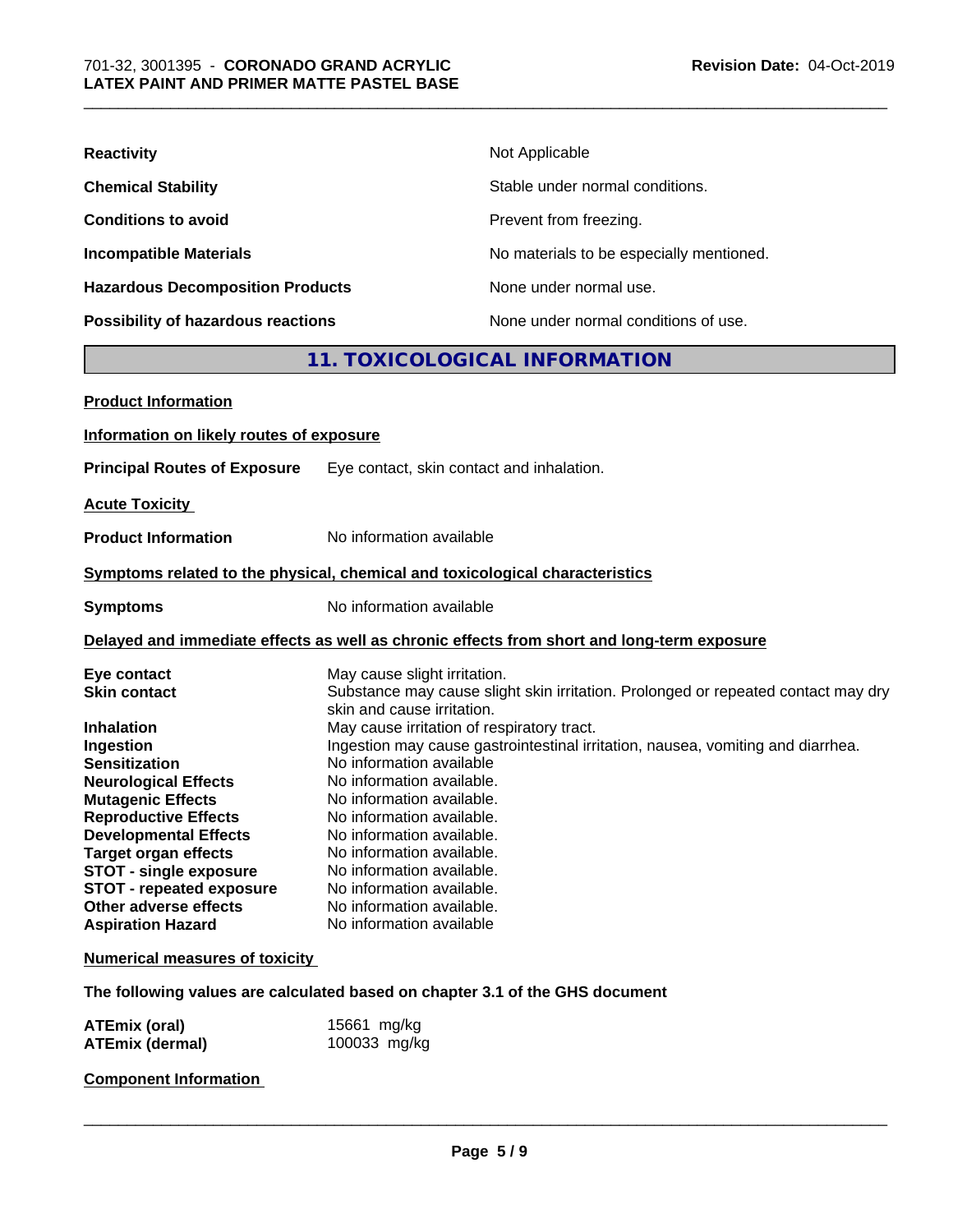| Chemical name                    | Oral LD50             | Dermal LD50             | Inhalation LC50        |
|----------------------------------|-----------------------|-------------------------|------------------------|
| Titanium dioxide<br>13463-67-7   | $> 10000$ mg/kg (Rat) |                         |                        |
| Kaolin, calcined<br>92704-41-1   | $>$ 2000 mg/kg (Rat)  |                         |                        |
| Silica amorphous<br>7631-86-9    | $>$ 5000 mg/kg (Rat)  | $>$ 2000 mg/kg (Rabbit) | $> 2.2$ mg/L (Rat) 1 h |
| Aluminum hydroxide<br>21645-51-2 | $>$ 5000 mg/kg (Rat)  |                         |                        |

#### **Carcinogenicity**

*The information below indicateswhether each agency has listed any ingredient as a carcinogen:.*

| <b>Chemical name</b> | <b>IARC</b>                 | <b>NTP</b> | ៱ເມ∧<br>UJNA |
|----------------------|-----------------------------|------------|--------------|
|                      | . .<br>2B<br>Possible Human |            | Listed       |
| 'Titanium<br>dioxide | Carcinogen                  |            |              |

• Although IARC has classified titanium dioxide as possibly carcinogenic to humans (2B), their summary concludes: "No significant exposure to titanium dioxide is thought to occur during the use of products in which titanium dioxide is bound to other materials, such as paint."

#### **Legend**

IARC - International Agency for Research on Cancer NTP - National Toxicity Program OSHA - Occupational Safety & Health Administration

**12. ECOLOGICAL INFORMATION**

## **Ecotoxicity Effects**

The environmental impact of this product has not been fully investigated.

#### **Product Information**

## **Acute Toxicity to Fish**

No information available

## **Acute Toxicity to Aquatic Invertebrates**

No information available

#### **Acute Toxicity to Aquatic Plants**

No information available

#### **Persistence / Degradability**

No information available.

#### **Bioaccumulation**

There is no data for this product.

#### **Mobility in Environmental Media**

No information available.

#### **Ozone**

No information available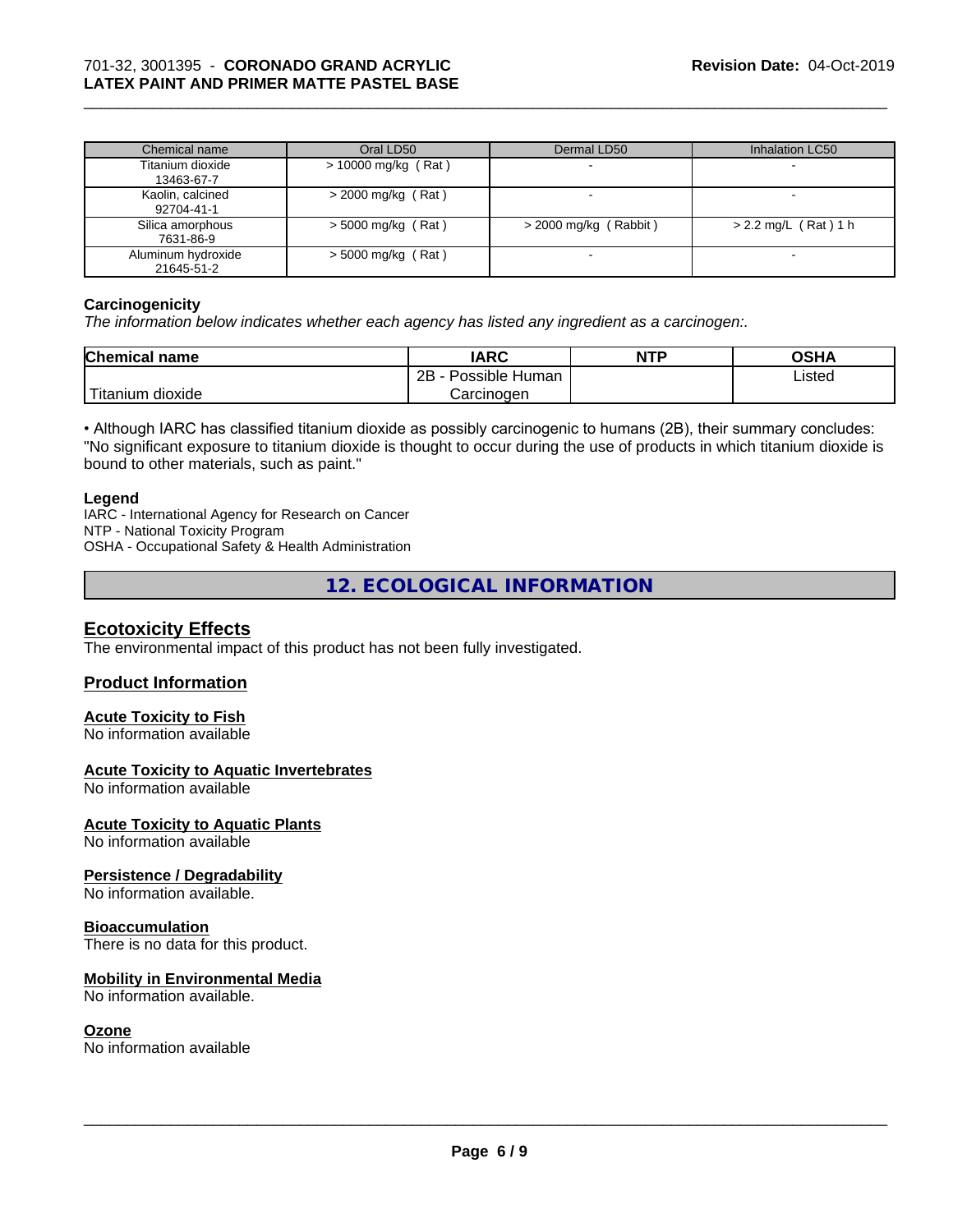## **Component Information**

## **Acute Toxicity to Fish**

#### Titanium dioxide

 $LC50:$  > 1000 mg/L (Fathead Minnow - 96 hr.)

#### **Acute Toxicity to Aquatic Invertebrates**

No information available

#### **Acute Toxicity to Aquatic Plants**

No information available

**13. DISPOSAL CONSIDERATIONS**

| <b>Waste Disposal Method</b> | Dispose of in accordance with federal, state, and local regulations. Local<br>requirements may vary, consult your sanitation department or state-designated<br>environmental protection agency for more disposal options. |
|------------------------------|---------------------------------------------------------------------------------------------------------------------------------------------------------------------------------------------------------------------------|
|                              | <b>14. TRANSPORT INFORMATION</b>                                                                                                                                                                                          |
| <b>DOT</b>                   | Not regulated                                                                                                                                                                                                             |
| <b>ICAO/IATA</b>             | Not regulated                                                                                                                                                                                                             |
| <b>IMDG/IMO</b>              | Not regulated                                                                                                                                                                                                             |
|                              | <b>15. REGULATORY INFORMATION</b>                                                                                                                                                                                         |

## **International Inventories**

| <b>TSCA: United States</b> | Yes - All components are listed or exempt. |
|----------------------------|--------------------------------------------|
| <b>DSL: Canada</b>         | Yes - All components are listed or exempt. |

## **Federal Regulations**

| SARA 311/312 hazardous categorization |    |  |
|---------------------------------------|----|--|
| Acute health hazard                   | Nο |  |
| Chronic Health Hazard                 | Nο |  |
| Fire hazard                           | No |  |
| Sudden release of pressure hazard     | No |  |
| Reactive Hazard                       | No |  |

#### **SARA 313**

Section 313 of Title III of the Superfund Amendments and Reauthorization Act of 1986 (SARA). This product contains a chemical or chemicals which are subject to the reporting requirements of the Act and Title 40 of the Code of Federal Regulations, Part 372: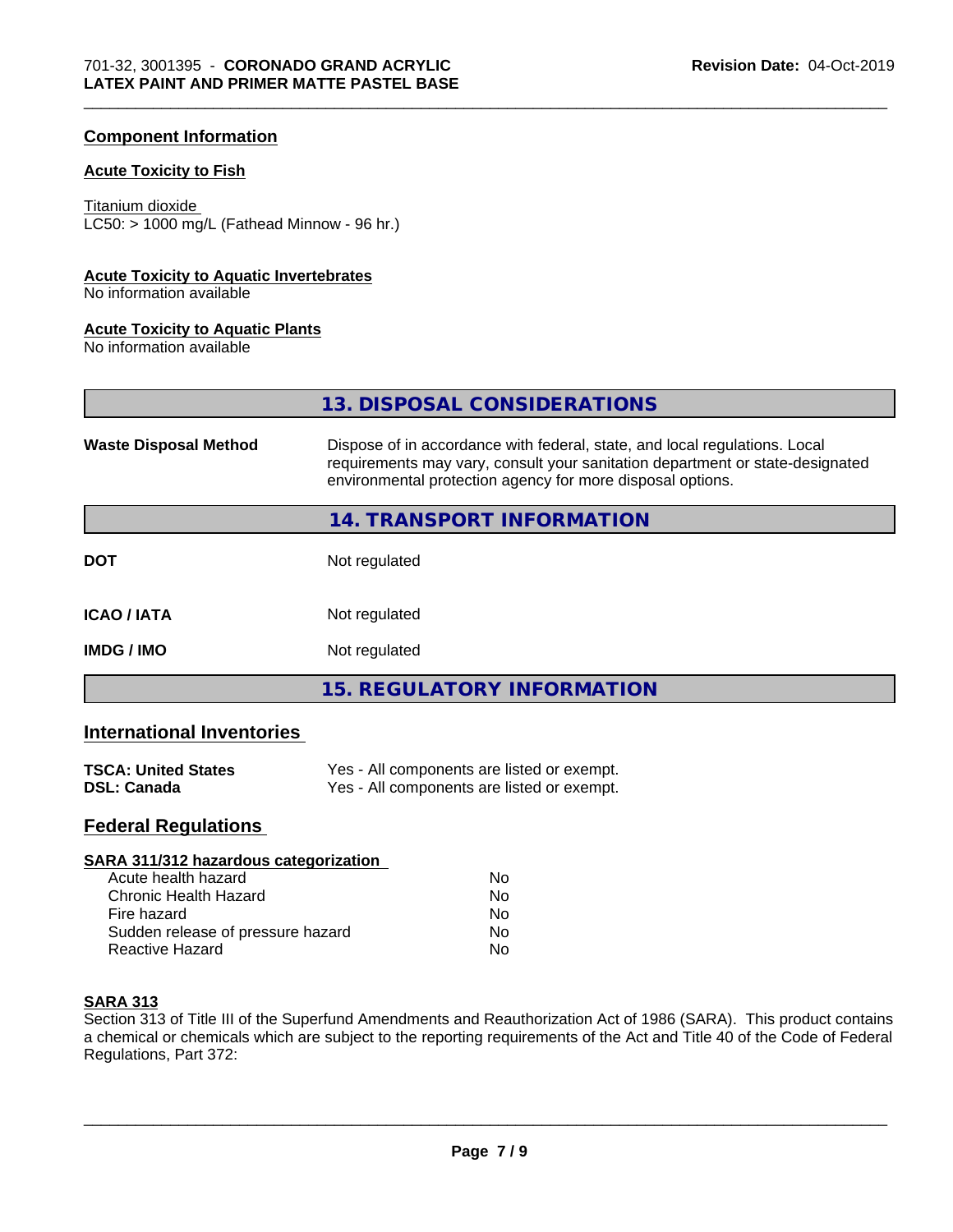#### *None*

#### **Clean Air Act,Section 112 Hazardous Air Pollutants (HAPs) (see 40 CFR 61)** This product contains the following HAPs:

*None*

## **US State Regulations**

#### **California Proposition 65**

**AN** WARNING: Cancer and Reproductive Harm– www.P65warnings.ca.gov

#### **State Right-to-Know**

| <b>Chemical name</b> | <b>Massachusetts</b> | <b>New Jersey</b> | Pennsylvania |
|----------------------|----------------------|-------------------|--------------|
| Titanium dioxide     |                      |                   |              |
| Silica amorphous     |                      |                   |              |
| -imestone            |                      |                   |              |

**Legend**

X - Listed

## **16. OTHER INFORMATION**

**HMIS** - **Health:** 1 **Flammability:** 0 **Reactivity:** 0 **PPE:** -

#### **HMIS Legend**

- 0 Minimal Hazard
- 1 Slight Hazard
- 2 Moderate Hazard
- 3 Serious Hazard
- 4 Severe Hazard
- Chronic Hazard

X - Consult your supervisor or S.O.P. for "Special" handling instructions.

*Note: The PPE rating has intentionally been left blank. Choose appropriate PPE that will protect employees from the hazards the material will present under the actual normal conditions of use.*

*Caution: HMISÒ ratings are based on a 0-4 rating scale, with 0 representing minimal hazards or risks, and 4 representing significant hazards or risks. Although HMISÒ ratings are not required on MSDSs under 29 CFR 1910.1200, the preparer, has chosen to provide them. HMISÒ ratings are to be used only in conjunction with a fully implemented HMISÒ program by workers who have received appropriate HMISÒ training. HMISÒ is a registered trade and service mark of the NPCA. HMISÒ materials may be purchased exclusively from J. J. Keller (800) 327-6868.*

 **WARNING!** If you scrape, sand, or remove old paint, you may release lead dust. LEAD IS TOXIC. EXPOSURE TO LEAD DUST CAN CAUSE SERIOUS ILLNESS, SUCH AS BRAIN DAMAGE, ESPECIALLY IN CHILDREN. PREGNANT WOMEN SHOULD ALSO AVOID EXPOSURE.Wear a NIOSH approved respirator to control lead exposure. Clean up carefully with a HEPA vacuum and a wet mop. Before you start, find out how to protect yourself and your family by contacting the National Lead Information Hotline at 1-800-424-LEAD or log on to www.epa.gov/lead.